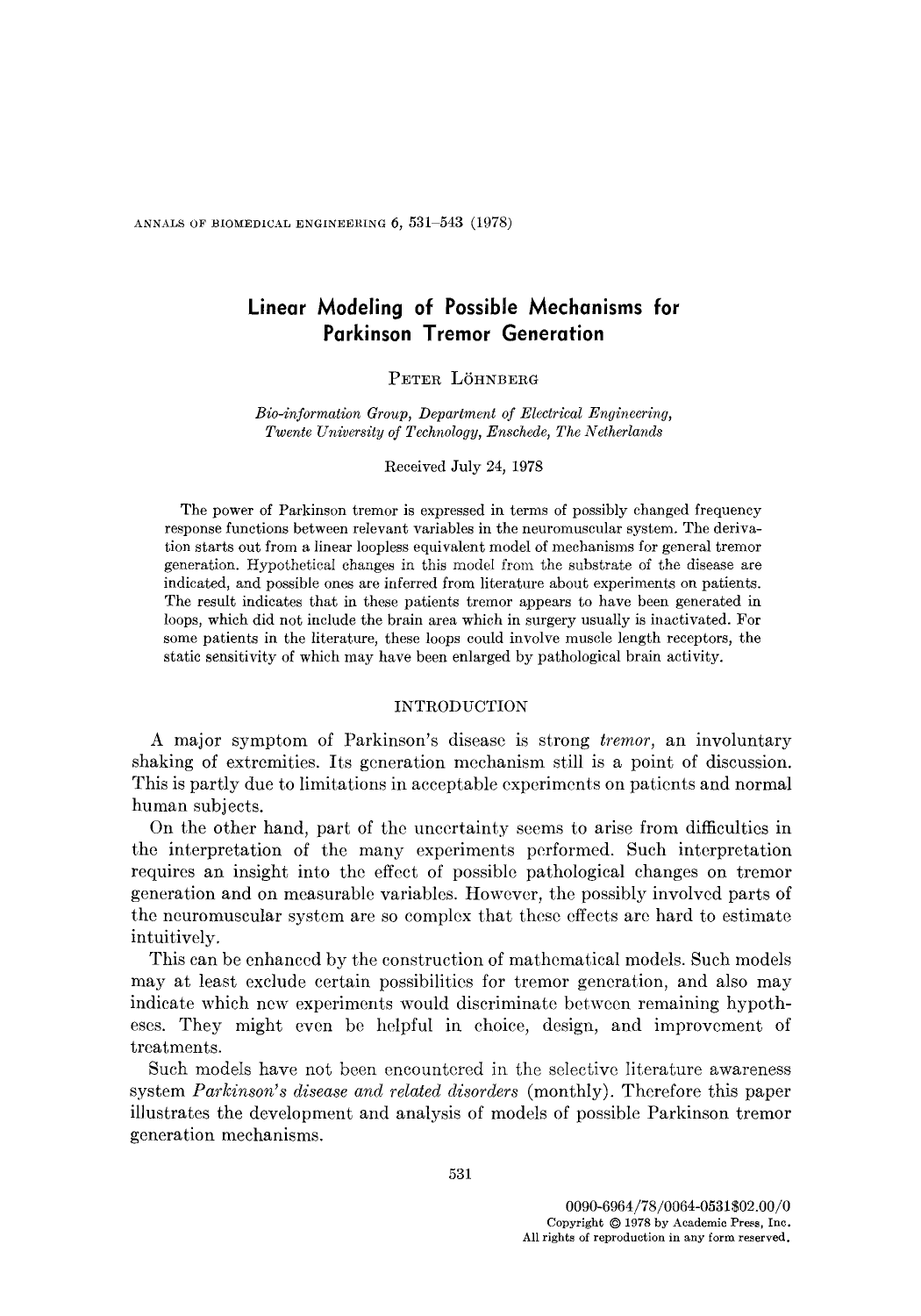

Fro. 1. Signals considered in general tremor generation. These are deviations from the time averages of the following variables:  $p =$  spontaneous *position* components of extremities, with *maximal* component  $p_M$ ,  $e =$  activities in muscle fibers near nerves (single fiber *EMGs*), m  $=$  activities in *motoneurons* near muscles,  $\bf{s}$  = activities in afferents near *spindles*,  $\bf{g}$  = activities in afferents near *Golgi* tendon organs,  $j =$  activities in afferents near *joint* receptors,  $v =$  activities in *ventrolateral* thalamic (VL) cells (CNS = central nervous system).

#### MODEL VARIABLES

The model will only concern relations about which information can be obtained from patients. Information is derived from measurements, possibly as an effect of stimulations or artificial changes (e.g., surgery). So the model should only contain variables which can be measured, stimulated, or between which a relation can be changed. Such variables are also relevant in treatment, which involves artificial changes or stimulations, possibly as an effect of measurements.

Consequently, variables which possibly influence tremor have been checked for these properties. This procedure resulted in a model structure which is indicated in Fig. 1. For example, in some patients a part of the ventrolateral thalamus (VL) in the brain is surgically inactivated. Before inactivation, electrical stimulation as well as potential measurements (Holsheimer, 1970) are possible there. Therefore the neuronal activities (action potentials or soma-dendritic potentials) in VL, indicated by vector v, are included into the model variables.

### LINEAR MODEL OF PARKINSON-LIKE TREMOR GENERATION

It will be derived here from the block diagram of Fig. 1, how Parkinson-like tremor might be generated. For this purpose, it is relevant that Parkinson tremors can be considered as narrowband stochastic processes (Ackmann *et al.,* 1977) around a *tremor frequency ft* of about 5 Hz.

A narrowband process can be generated as :

--an addition of outputs from a sufficient number of generators with slightly different frequencies,

--the output of a generator with slightly time-varying parameters, or

--the output of a narrowband filter with noise input.

Common to all three are signal loops, of which the open loop response at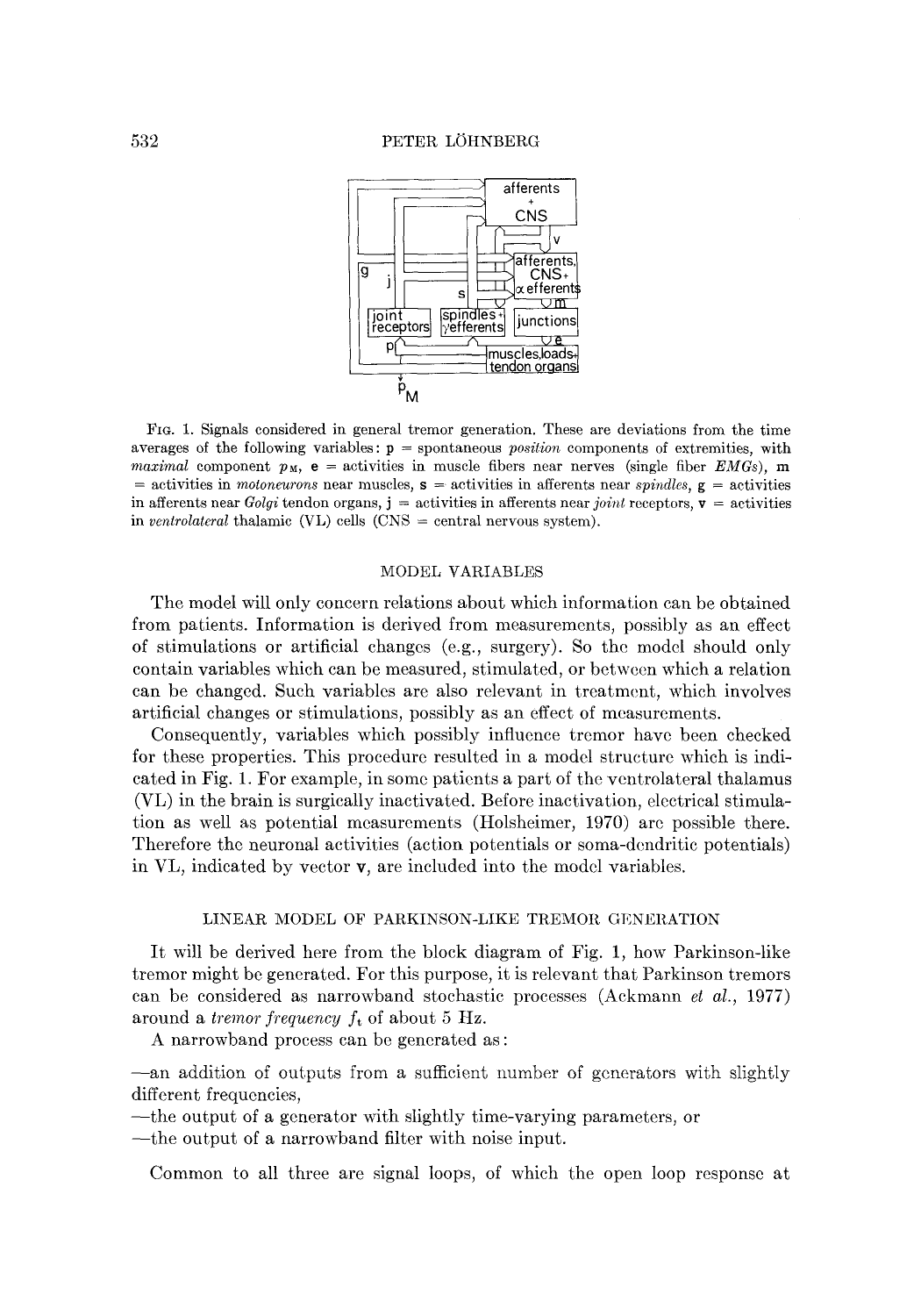

FIG. 2. Linear model of a block in Fig. 1.  $u =$  inputs,  $y =$  outputs,  $w =$  uncorrelated unit spectral density stochastic processes. Response and remnant model contain gains and phases at average amplitudes for frequencies in the input signals.

resonance frequency is unity for the unstable generators and almost unity for the stable filter. Both loop types will be called *oscillatory.* 

If the oscillatory loop is situated completely within one single block in Fig. 1, this block can be represented by Fig. 2. For the filter, the response model contains the oscillatory loop and therefore shows high gain at frequency  $f_t$ . The remnant model then indicates possible additive noise. For the generator, the remnant model represents the oscillatory loop primarily, with high gain at  $f_t$ . The response model will then have low gain, because variables in the oscillatory loop will often be in the saturating range of nonlinearities.

Oscillatory loops may also involve different blocks in Fig. 1. Such oscillation is expected to occur via one fundamental frequency, and not by successive conversion into super-, rcsp. subharmonics in successive blocks, because:

 $-$ sinusoidal inputs of frequency  $f_t$  cause stronger fundamental components than higher harmonics at the outputs of blocks involving  $\bf{v}$  (Freeman, 1975) and of other blocks (Partridge, 1966), and

-muscles and loads damp higher harmonics of  $f_t$  considerably (Partridge, 1966).



FIG. 3. Frequency response matrices between signals considered. Each block contains the subscripts *yu* of the frequency response function matrix  $H_{yu}(f)$  from inputs u to outputs y. The dimension of w here is higher than in Fig. 2.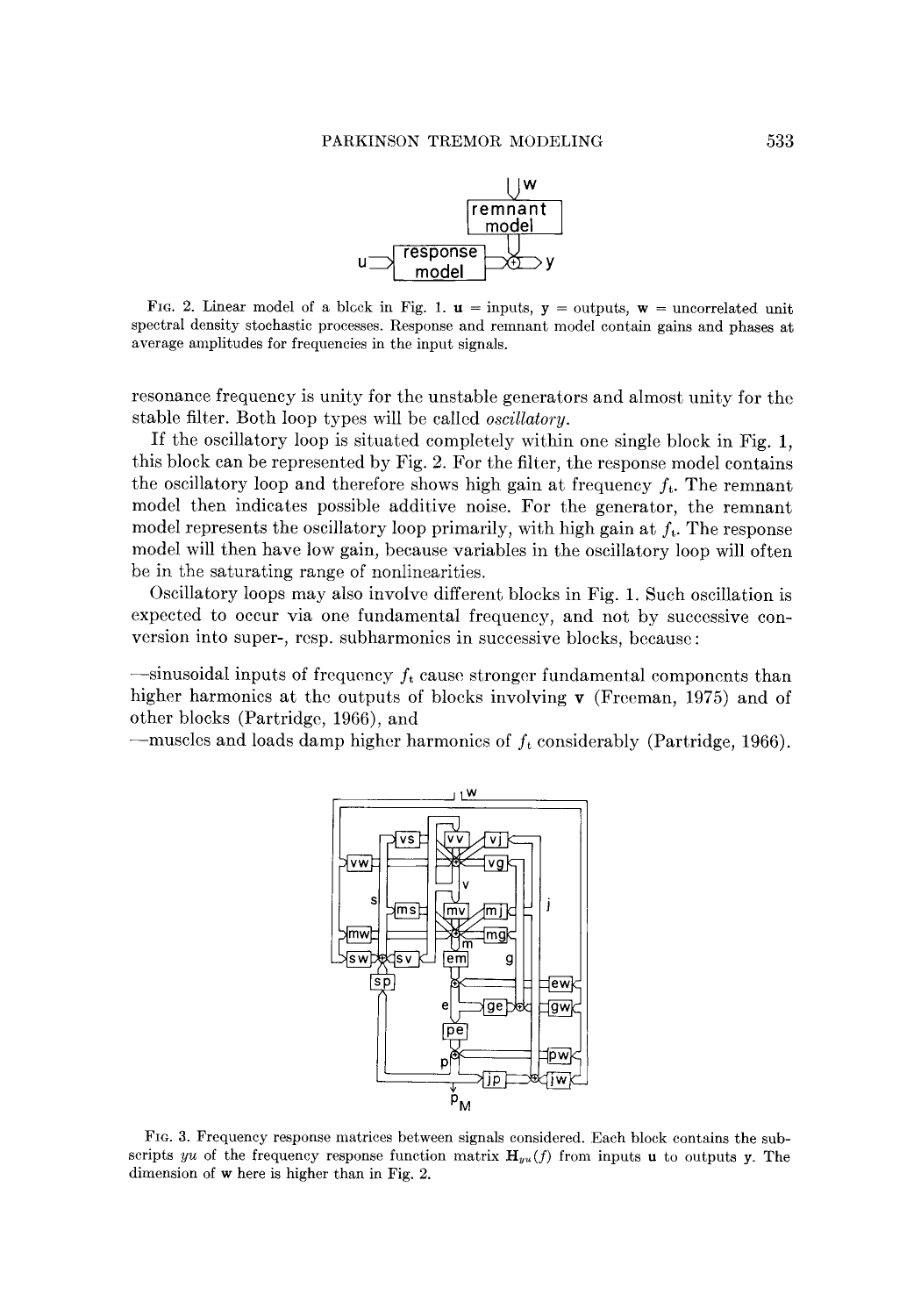### 534 PETER LOHNBERG



FIG. 4. Closed loop frequency responses. (a)  $H_{vv'}$  at v with loops via VL and spindle nerve fibers closed, (b)  $H_{ee'}$  at e with peripheral loops closed, (c)  $H_{ee'}$  at e with all loops closed.

Therefore, also in this case each block may be characterized by Fig. 2. The remnant model then can indicate noise effects.

For easy analysis, each response model is characterized by a *frequency response function* matrix  $\mathbf{H}_{uu}(f)$  for the fundamental frequency f in output vector y from input vector **u**. Each remnant model is similarly represented by  $\mathbf{H}_{yw}(f)$ . Doing so for each block and input vector in Fig. 1 results in Fig. 3.

The effect of each frequency response function in Fig. 3 on  $p<sub>M</sub>$  is analyzed in Appendix 1. It introduces new equivalent frequency response functions. For stable closed loops these are  $\mathbf{H}_{vv'}(f)$  from **v** to itself with only central loops closed (Fig. 4a),  $\mathbf{H}_{ee'}(f)$  from **e** to itself with only peripheral loops closed (Fig. 4b), and  $\mathbf{H}_{ee'}(f)$  from **e** to itself with all loops closed (Fig. 4c). For unstable loops, the



Fro. 5. Loopless linear model of Parkinson-like tremor generation.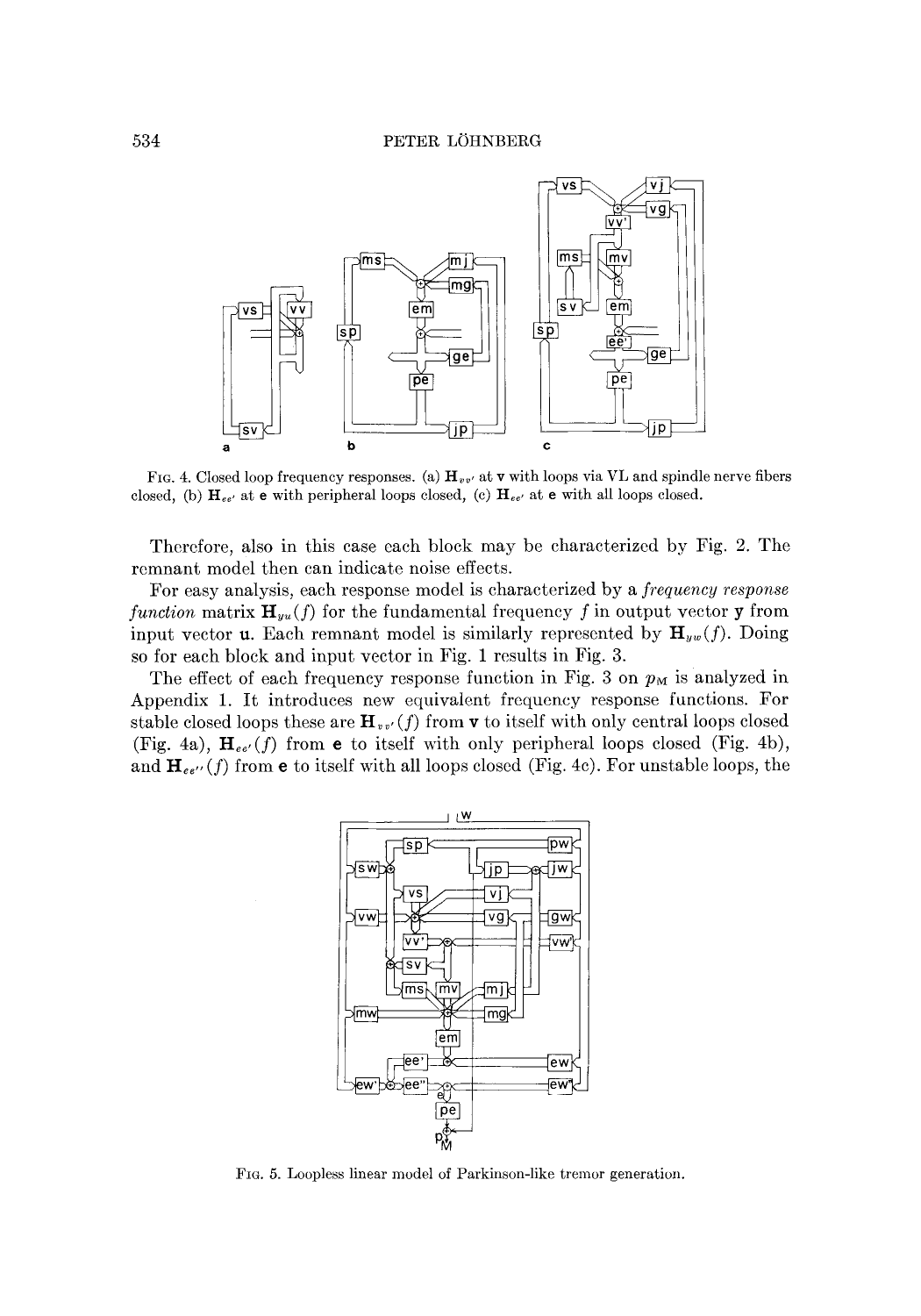

FIG. 6. Hypothetical pathologically increased tremor gains in Parkinson's disease. Solid lines indicate no increase, thick dashed lines hypothetical increases.

generated signals are represented as effects of white noise filtered by  $\mathbf{H}_{vw'}(f)$ ,  $\mathbf{H}_{ew}(f)$ , and  $\mathbf{H}_{ew'}(f)$ , respectively. With these frequency response functions, the generation of tremor can be represented by Fig. 5.

In this figure, all signals go from top to bottom without any loops. Therefore, the tremor is the summed effect of the many parallel total frequency response functions  $h_i(f)$  from elements  $w_i$  of w to  $p_M$ . Because these elements of w were defined to be uncorrelated, the tremor power or mathematical expectation of  $p_M^2$  is (Jenkins *et al.*, 1969)

$$
E[p_M^2] = \sum_i \int_0^\infty |h_i(f)|^2 df. \tag{1}
$$

So the *increased* tremor power in patients with Parkinson's disease as compared to normal subjects, must be caused by one or more increased  $|h_i(f)|$  for f around  $f_t$ . If each  $\mathbf{H}_{yw}(f)$  has different elements of **w** as its inputs, similarly to (1) only the gains of elements of  $\mathbf{H}_{yu}(f)$  and  $\mathbf{H}_{yu}(f)$  for  $f \simeq f_t$  play a role outside loops. Therefore, only these *tremor* (frequency) *gains*, further indicated by *yu* and *yw* for shortness, of each block in Fig. 5 will be checked for increase in the next sections.

#### TREMOR GENERATION HYPOTHESES FROM PARKINSON SUBSTRATE

In this section, hypothetical increases of tremor gains in Fig. 5 will be inferred from known pathological changes and treatment effects, and indicated in Fig. 6.

It is well known that in most Parkinson patients certain brain parts are degenerated and show a lack of dopamine, which plays a role in neural transmission. As an effect, these brain parts must be less active. The decrease of tremor by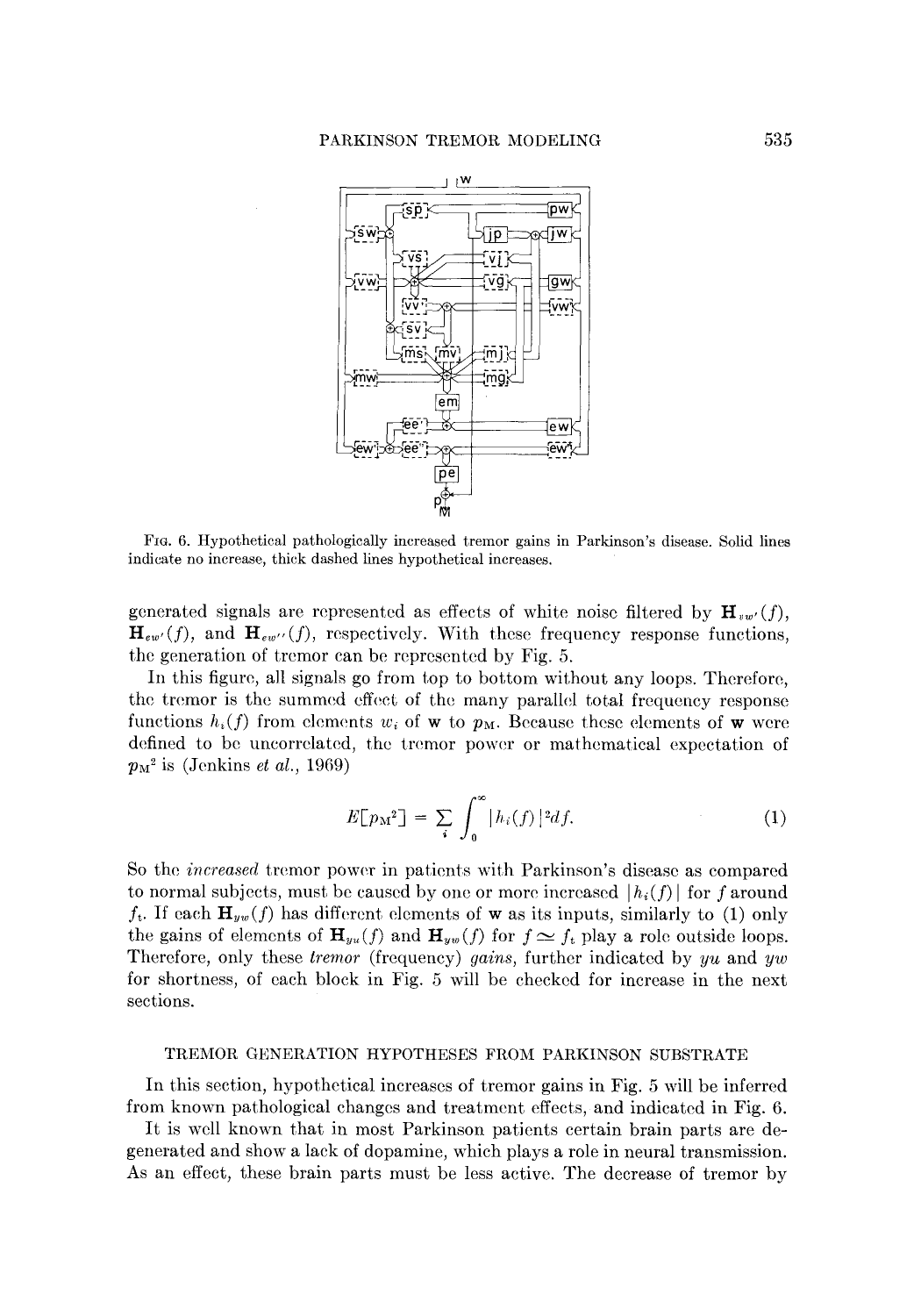drug-induced dopamine increase stresses the relevance of the pathological dopamine shortage. Other Parkinson changes than these are considered late secondary effects (Stark, 1968).

Except by dopamine increase, tremor can be diminished also by surgically inactivating parts of VL (van Manen, 1967). So apparently, in Parkinson's disease the activity in VL is increased, which causes tremor. This increased activity is assumed to result from lower activity in affected parts, which are known to influence VL. Therefore, this influence must be an inhibitory one (Lieberman, 1974).

The increased activity in VL can cause tremor in a number of ways:

*Tremor Gains to or from v (Fig. 3) May be Increased.* This could cause tremor for three different generation mechanisms:

 $-$ Tremor could be generated elsewhere in the brain and conducted by  $v$ . This is equivalent to increased *vw.* 

*--vv'* or *vw'* in Fig. 5 might be increased by increase of their constituents *vv, vs,*  or *sv* in Fig. 4a.

--The same may be the case with ee" or *ew"* in Fig. 5 by their constituents. These are the same as those just mentioned, plus *my, v j,* or *vg* in Fig. 4c.

*Activity in VL May Influence Parameters.* Note that such influences are not represented by signals in the model, but only by parameters in it. Possible parametric influences of VL can be:

--VL may facilitate neural transmission. This can increase all gains mentioned above, plus *mw*, *mg*, and *mj* in Figs. 4b and c. These influence *ee'* or  $ew'$  and  $ee''$ or *ew'.* Central oscillations may contribute to sw via gamma efferent signals.

 $-VL$  may cause constant gamma efferent activities also. These change  $\mathbf{H}_{sp}(f)$ and therefore may increase gains of blocks which contain it, like *ee'* or *ew'* and  $ee^{\prime\prime}$  or  $ew^{\prime\prime}$ .

In the brain, tremor may be generated in many different ways (Andersen *et al.,*  1968). On the other hand, quantitative data are available about the spindle loop (left loop in Fig. 4b). So the possibility of that loop to oscillate is relatively easily checked. This is performed in Appendix 2. The result shows that these elements ee' or *ew'* might very well be increased. These increases would result from increased *static sensitivities*  $s_s$  of spindles more than from *dynamic* ones  $s_d$  in  $\mathbf{H}_{sp}(f)$ . Effects from increased *ms* are intermediate.

The foregoing would exclude increased *pc, pw, era, ew, jp, jw,* and *gw.* This has been indicated in Fig. 6.

### POSSIBLE PARKINSON TREMOR GENERATION MECHANISMS FROM LITERATURE ABOUT EXPERIMENTS ON PATIENTS

The former section shows several hypotheses for Parkinson tremor generation. Many of these changes have been induced artificially in animals. Generally, they indeed elicited Parkinson-like tremor (e.g., Gybels, 1963). However, the mecha-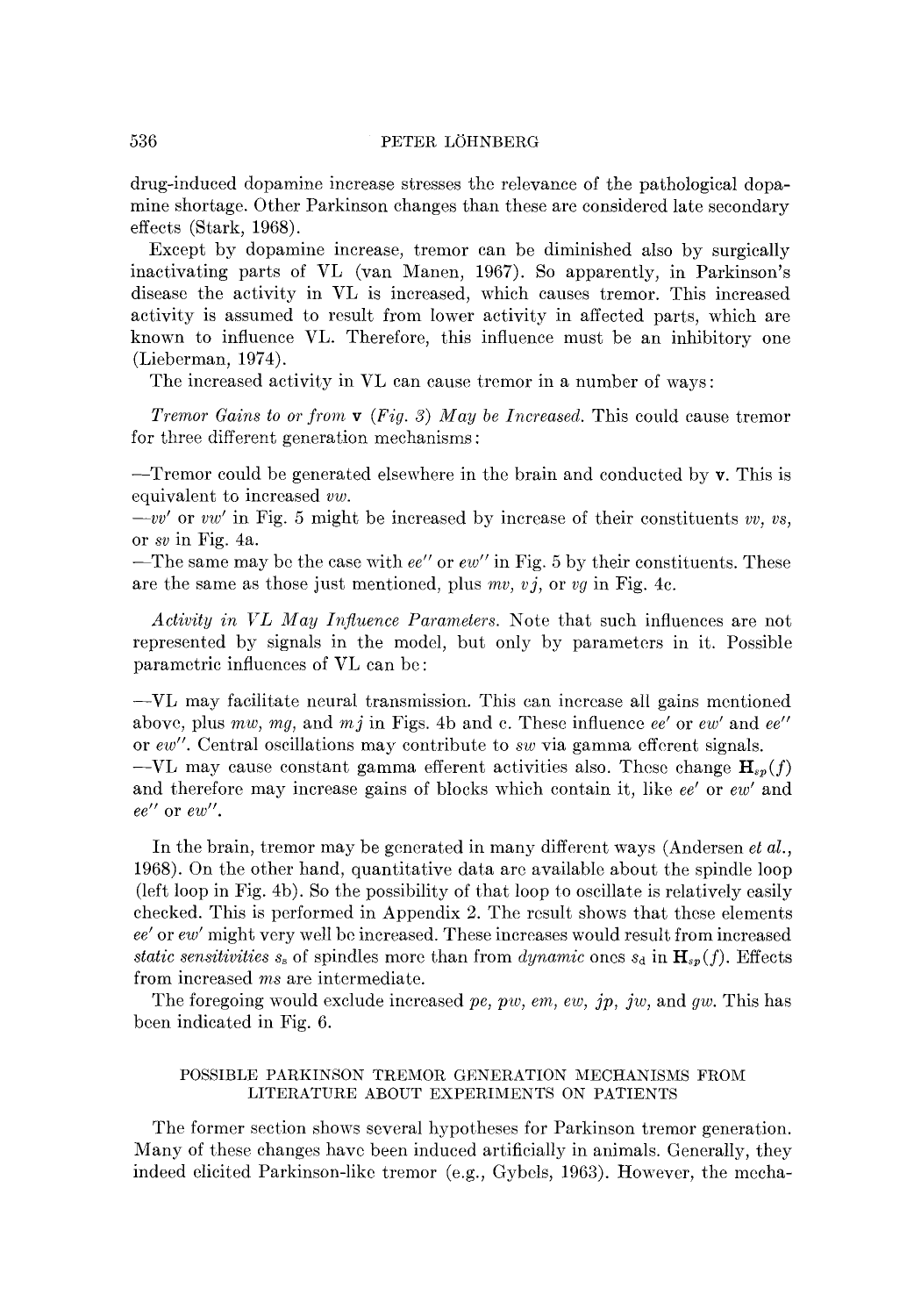

Fro. 7. Possibly increased tremor gains in some Parkinson patients. Thick dashed lines indicate these gains.

nisms of these may differ from the one(s) in Parkinson patients. So actual Parkinson tremor generation mechanisms may be investigated only by experiments on patients.

Therefore, known literature about experiments on Parkinson patients has been checked for explicit results concerning increased or normal tremor gains of dashed blocks in Fig. 6. The results will be summarized below and indicated in Fig. 7.

After a tap on the tendon (Gybels, 1963) or nerve stimulation (Alberts *et al.,*  1965), the next top in e occurs one tremor period afterwards. This is independent of the original tremor phase, which generally is reset. Tremor phase is reset also by sudden shortening of a muscle, caused by removal of a load. This involves temporary inactivation of spindles (Angel *et al.,* 1969). Such resetting is possible only, if these stimuli influence a tremor generating loop in saturation. Both responses are so quick that only the peripheral loops, shown in Fig. 4b, can be involved. So *ee'* or *ew'* must be increased.

After stimulation of nerves, in e first an efferent response via  $\mathbf{H}_{em}(f)$  is seen, followed by an afferent one via  $\mathbf{H}_{em}(f)\mathbf{H}_{ms}(f)$ . This second response is reported to have a normal (e.g., Dietrichson, 1973; Sica *et al.*, 1972) as well as  $1\frac{1}{2}$  times as high (MeLellan, 1973) ratio to the first one. This implies normal or slightly increased *ms.* Finally, a very late response via the brain occurs. In patients with Parkinson tremor, this response is similar to the normal one (Tatton *et al.,* 1975). So the contribution to *ms* via the brain appears normal too.

Measurements with mieroeleetrodcs in peripheral nerves dominantly contain effects of s. Their response to movement is within a few milliseconds, and therefore via peripheral loops. The component proportional to position is increased and that to velocity normal (Hagbarth *et al.,* 1970). This indicates constant sa with increased  $s_s$  and therefore increased *ee'* or *ew'*.

Responses of e to p have been described, e.g., by Lance *et al.* (1963), Andrews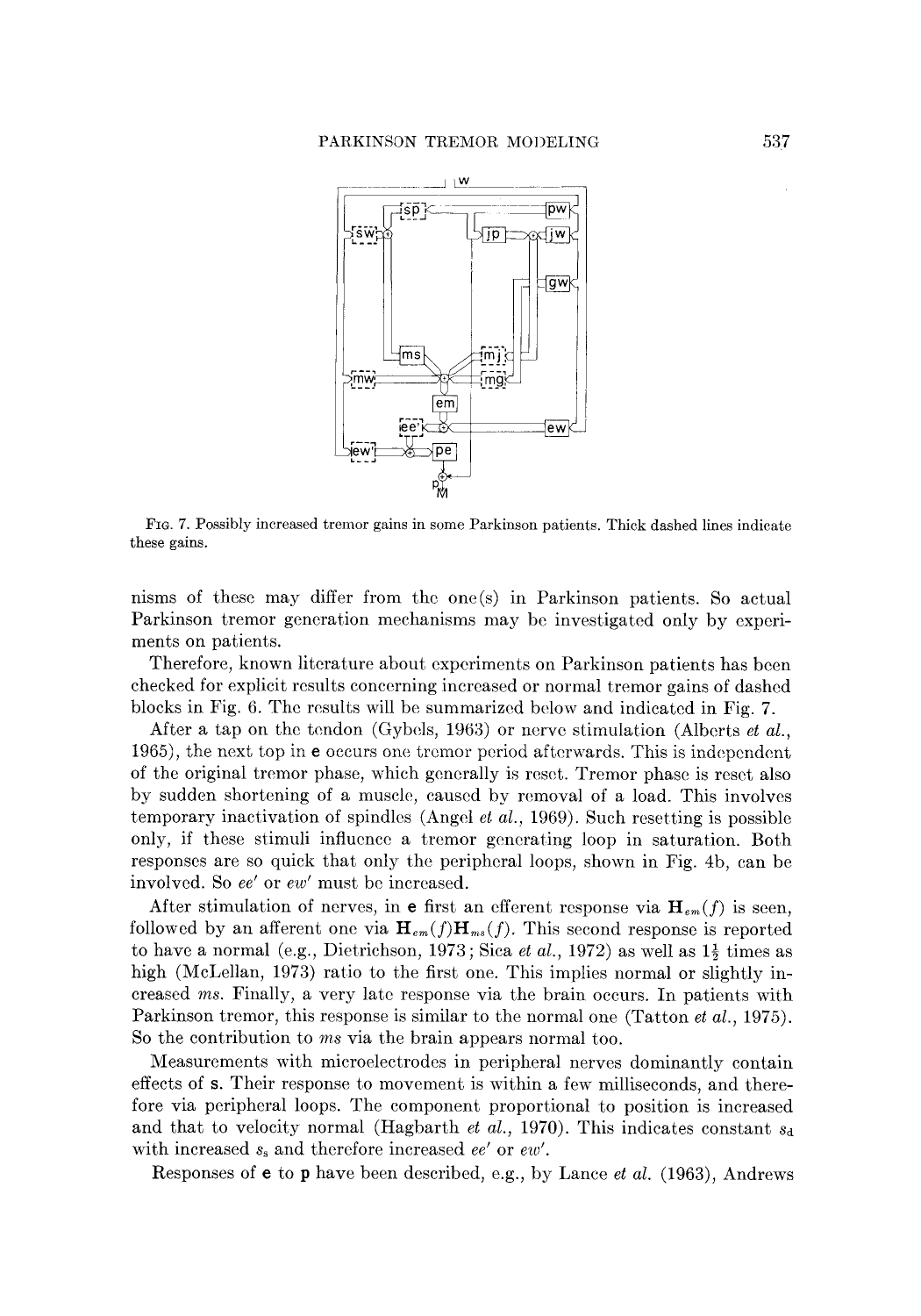### 538 PETER LÖHNBERG

*et al.* (1972), and Dietrichson (1973). Dynamic responses were about normal, which together with normal  $ms$  indicates normal  $s<sub>d</sub>$ . Static responses were higher than normal, indicating increased  $s_s$  and therefore  $sp$  and  $ee'$ . They were diminished by temporary probable inactivation of s by local anesthesia around a nerve, intramuseular injection of procaine, or interruption of blood supply by a pressure cuff. Parkinson tremor then also decreased (Lance *et aI.,* 1963) as well as continued in one patient (Walshe, 1924). Inactivation of s certainly was achieved by section of dorsal roots from an arm, which replaced Parkinson tremor by another type (Pollock and Davis, 1930). This may indicate normal s~ or pathologically increased  $s_s$  with inhibition of another oscillatory loop by s.

Strong electrical stimulation of VL causes movement. This is used for surgery localization. This only stimulates other brain parts than VL however, as local stimulation by sufficiently low intensities does not influence tremor linearly. Instead, it generally augments (Gybels, 1963; Alberts *et al.,* 1965) or depresses (Kandel *et al.,* 1974) tremor amplitude and frequency (Lücking, 1976). Moreover, tremor frequencies are present in VL while not in p (Liicking, 1976). So both *my*  and *sv* are zero. This eliminates the feedback in Figs. 4a and e, so *ee"* and *vv'*  become unity and therefore can be omitted. Yet correlation has been found between p and mieroelectrode measurements of v for some cells (Andrew *et at.,*  1972). This must have arisen from afferent effects of p on v (Andrew *et al.,* 1972) or from artifacts in v from head tremor, correlated with other tremors.

Figure 7 shows the resulting models of possible tremor generation mechanisms for the patients concerned.

#### CONCLUSIONS

Figure 5 shows how Parkinson-like tremors may be generated. Figure  $6$  shows hypotheses for Parkinson tremor generation according to known disease substrate. For the patients about which explicitly interpretable experiments were found in the literature, Fig. 7 represents the possibly increased gains which may cause their tremor. This shows that for some of these patients tremor could be generated in peripheral reflex loops, for some possibly in other loops. These crucial experiments might be repeated for more patients. They might indicate different oscillatory loops for different patients.

Figures 6 and 7 may be helpful for the design of new experiments, which might explicitly differentiate between remaining possibilities.

Effective treatment will have to interfere with the highest gains from  $w$  to  $p_M$ in Fig. 7, preferably but not necessarily, in the possibly increased tremor gains, if possible only in the pathologically changed frequency responses. Design of such a treatment may be served by constructing a specific version of the model per treatment type. Parameters of these should then be estimated per individual patient.

#### LIST OF SYMBOLS

This list only contains symbols in the main text. Symbols in appendices may deviate and are defined there explicitly. Explanations below are short and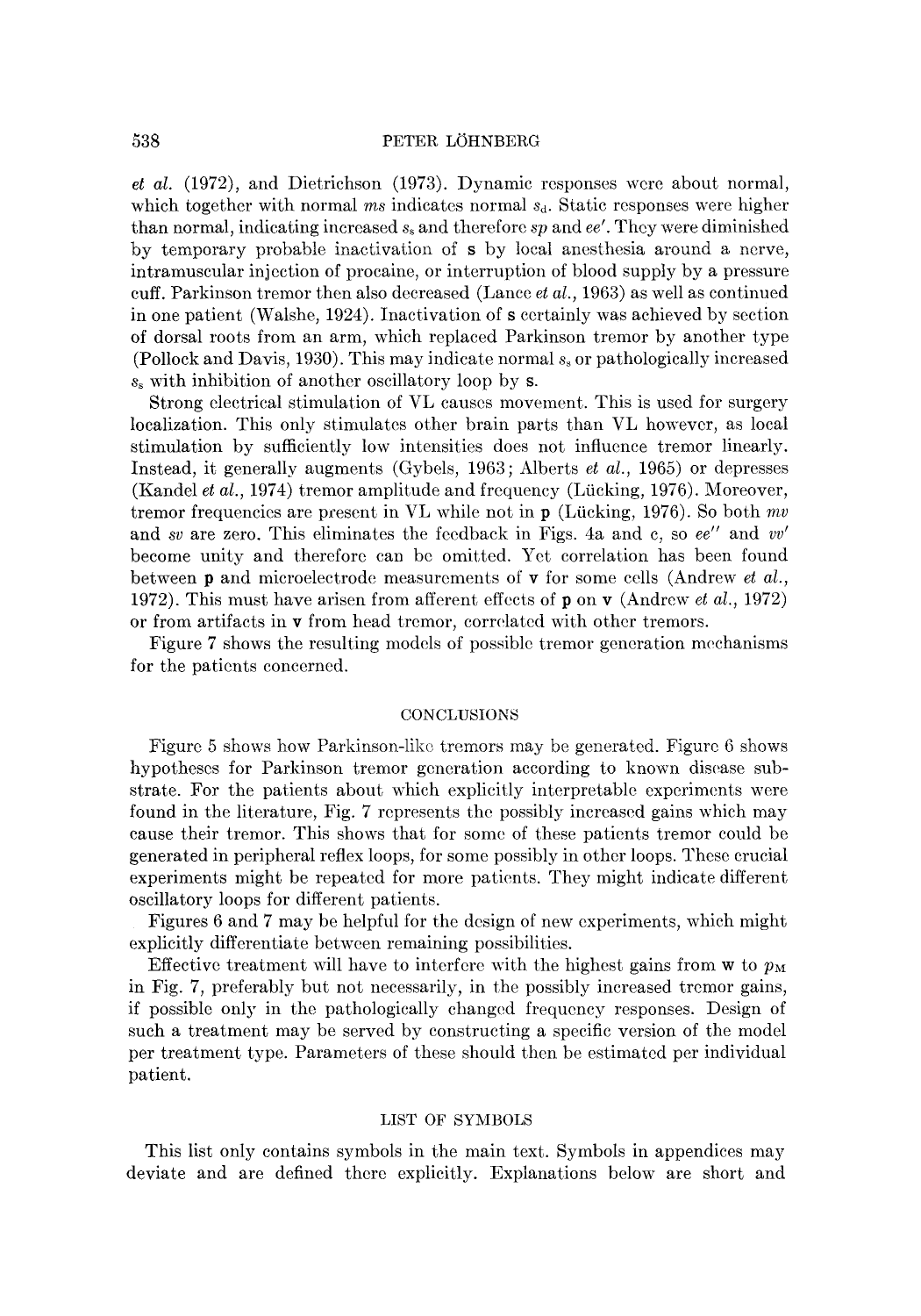primarily meant for recognition; for exact definitions the reader is referred to the text.

| e           | $=$ electrical activity in muscle                  | $S_{\rm d}$  | $=$ dynamic spindle sensitivity                         |
|-------------|----------------------------------------------------|--------------|---------------------------------------------------------|
|             | fibers (vector)                                    | $S_{\rm S}$  | $=$ static spindle sensitivity                          |
| f           | $=$ frequency                                      | u            | $=$ input vector of a block in                          |
| $f_{\rm t}$ | = frequency of tremor $\simeq$ 5 Hz                |              | Fig. 1                                                  |
| g           | $=$ Golgi tendon organ afferent                    | $\mathbf{v}$ | $=$ VL activity vector                                  |
|             | activity vector                                    | $\rm{VL}$    | $=$ ventrolateral thalamus                              |
|             | $\mathbf{H}_{uu}(f)$ = frequency response function | W            | $=$ white uncorrelated<br>noise                         |
|             | matrix to y from u                                 |              | vector                                                  |
| $h_i(f)$    | $=$ frequency response function                    | $w_i$        | $=$ element i of w                                      |
|             | from $w_i$ to $p_M$                                | y            | $=$ output vector of a block in                         |
| j           | $=$ joint receptor afferent activ-                 |              | Fig. 1                                                  |
|             | ity vector                                         | yu           | $=$ tremor gain $=$ element of                          |
| m           | $=$ motoneuron activity vector                     |              | $\left\Vert \mathbf{H}_{yu}(f_{\mathrm{t}})\right\Vert$ |
| p           | $=$ position of extremities vector                 | uu'          | $=$ tremor gain for single closed                       |
| $p_{\rm M}$ | $=$ maximal component of $\bf{p}$                  |              | loop                                                    |
| s           | $=$ spindle afferent activity                      | yu''         | $=$ tremor gain for double closed                       |
|             | vector                                             |              | loop.                                                   |
|             |                                                    |              |                                                         |

## APPENDIX 1. SOLUTION OF  $p_M$

For inputs  $u(t)$  and outputs  $y(t)$  of each block in Fig. 3, sample Fourier transforms are defined as

$$
\mathbf{u}_{T}(f) = \frac{1}{T} \int_{-T/2}^{+T/2} \mathbf{u}(t) e^{-j2\pi ft} dt
$$
 (2)

and  $y_T(f)$  similarly. If  $1/T$  is taken small compared to the frequency difference over which  $\mathbf{H}_{yu}(f)$  varies considerably (Jenkins *et al.*, 1969),

$$
\mathbf{y}_T(f) \simeq \mathbf{H}_{yu}(f)\mathbf{u}_T(f). \tag{3}
$$

For notational simplicity, (3) will be indicated as

$$
y = H_{yu}u.\tag{4}
$$

Figure 3 shows that v and e are central and peripheral signals on which all other signals depend. Therefore, these will be solved. As  $p_M$  most directly depends on e, v is solved first as a function of e.

From Fig. 3 it can be seen that

J

$$
v = H_{vv}v + H_{vs}s + H_{vj}j + H_{vg}g + H_{vw}w,
$$
\n(5)

$$
s = H_{sv}v + H_{sp}(H_{pe}e + H_{pw}w) + H_{sw}w,
$$
\n(6)

$$
j = H_{jp}(H_{pe}e + H_{pw}w) + H_{jw}w,\tag{7}
$$

$$
g = H_{ge}e + H_{gw}w.\tag{8}
$$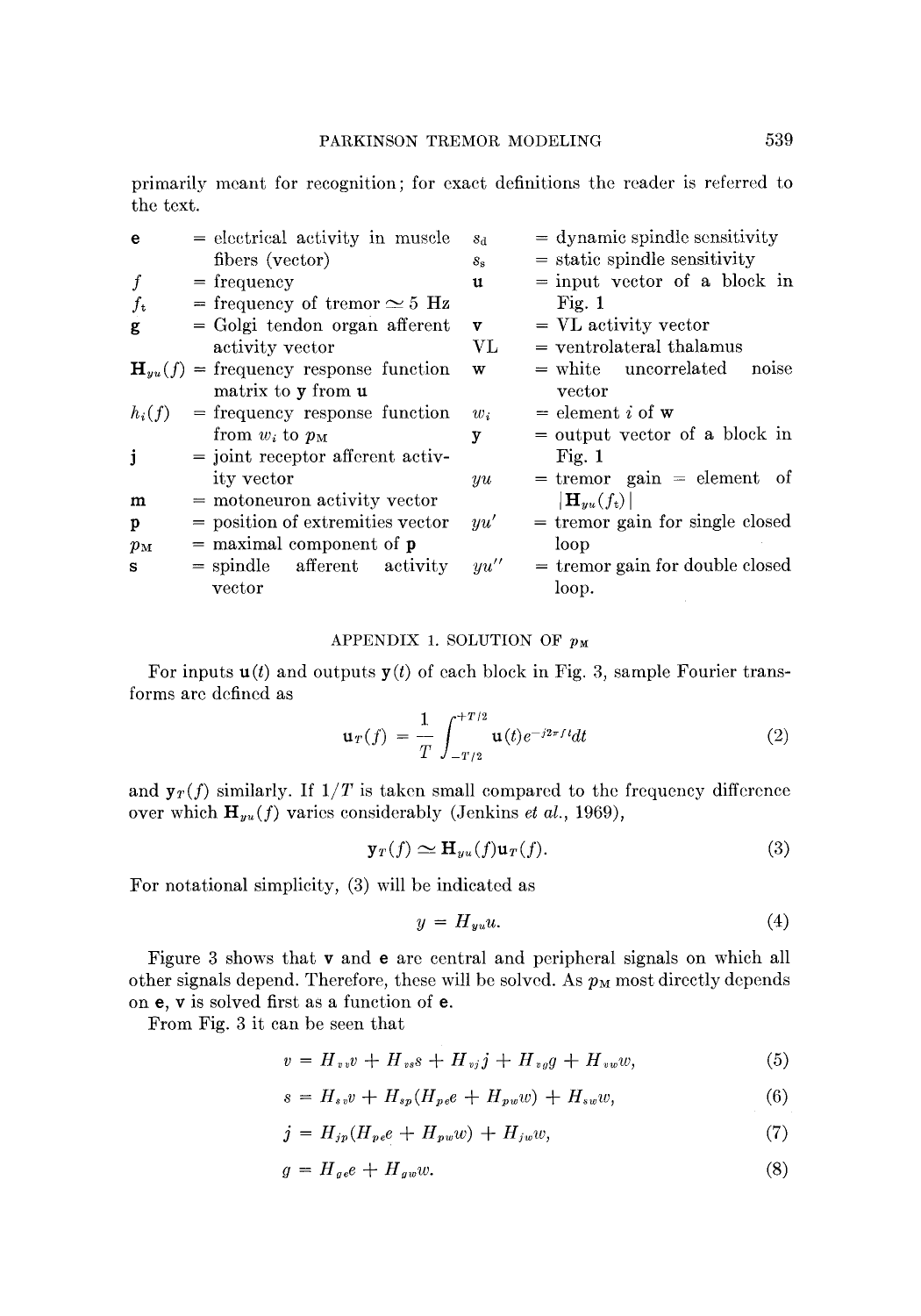Substitution of  $(6)-(8)$  into  $(5)$  and solution of v yields

$$
v = H_{vv'}((H_{vs}H_{sp} + H_{vf}H_{jp})(H_{pe}e + H_{pw}w) + H_{vs}H_{sw}w + H_{vj}H_{jw}w + H_{vg}(H_{ge}e + H_{gw}w) + H_{vw'}w) + H_{vw'}w,
$$
 (9)

$$
H_{vv'} = (I - H_{vv} - H_{vs}H_{sv})^{-1}
$$
\n(10)

with I the identity matrix. The composition of  $H_{vv'}$  is indicated in Fig. 4a.  $H_{vw'}$ in (9) represents signals generated in the loops indicated by  $H_{vv}$ .

Figure 3 also shows

$$
e = H_{\epsilon m}(H_{m\,v}v + H_{m\,s}s + H_{mj}j + H_{mg}g + H_{mw}w) + H_{\epsilon w}w. \tag{11}
$$

Substitution of  $(6)$ – $(8)$  into  $(11)$  and solution of e yields

$$
e = H_{ee'}(H_{em}(H_{mv}v + H_{ms}(H_{sv}v + H_{sp}H_{pw}w + H_{sw}w) + H_{mj}(H_{jp}H_{pw}w + H_{jw}w) + H_{mg}H_{gw}w + H_{mw}w) + H_{ew}w) + H_{ew'}w, \quad (12)
$$

$$
H_{ee'} = (I - H_{em}((H_{ms}H_{sp} + H_{mj}H_{jp})H_{pe} + H_{mg}H_{ge}))^{-1}
$$
\n(13)

indicated in Fig. 4b.  $H_{ew}$  in (12) represents signals generated in the loops indicated by  $H_{ee'}$ .

Substitution of (9) into (12) and solution of e yields

$$
e = H_{ee'}(H_{ee'}(H_{en}((H_{mv} + H_{ms}H_{sv}))
$$
  
 
$$
\times (H_{vv'}(H_{vs}(H_{sp}H_{pw} + H_{sw}) + H_{vj}(H_{jp}H_{pw} + H_{jw}) + H_{vg}H_{gw}) + H_{vw'})
$$
  
+ 
$$
H_{ms}(H_{sp}H_{pw} + H_{sw}) + H_{mj}(H_{jp}H_{pw} + H_{jw}) + H_{mw})
$$
  
+ 
$$
H_{ew}) + H_{ew'}(W_{sp} + H_{sw}) + H_{vw}
$$
 (14)

$$
H_{ee'} = (I - H_{ee'}H_{em}(H_{mv} + H_{ms}H_{sv})H_{vv'}\times ((H_{vs}H_{sp} + H_{vj}H_{jp})H_{pe} + H_{vg}H_{ge}))^{-1}
$$
 (15)

indicated in Fig. 4c.  $H_{ew'}$  in (14) represents signals generated in the loops indicated by  $H_{ee''}$ . Equation (14) and vector  $h_{pe}(f)$  from e to  $p_M$  can be represented in the form of Fig. 5, which contains each H only once.

### APPENDIX 2. HYPOTHETICAL TREMOR GENERATION BY PERIPHERAL SPINDLE LOOP

In this appendix, effects of changes in  $\mathbf{H}_{ms}(f)$  and  $\mathbf{H}_{sp}(f)$  on ee' will be investigated. For use of experimental data from the literature, some simplifying definitions are needed:

 $-p =$  displacement of lower arm at the insertion of upper arm muscles, with fixed upper arm,

 $-e =$  difference between the average of all elements of **e** in biceps, and the same in triceps, and

 $-s, m =$  the same as e for **s** and **m**, respectively.

As an effect of these definitions, reciprocal inhibition is accounted for by scalar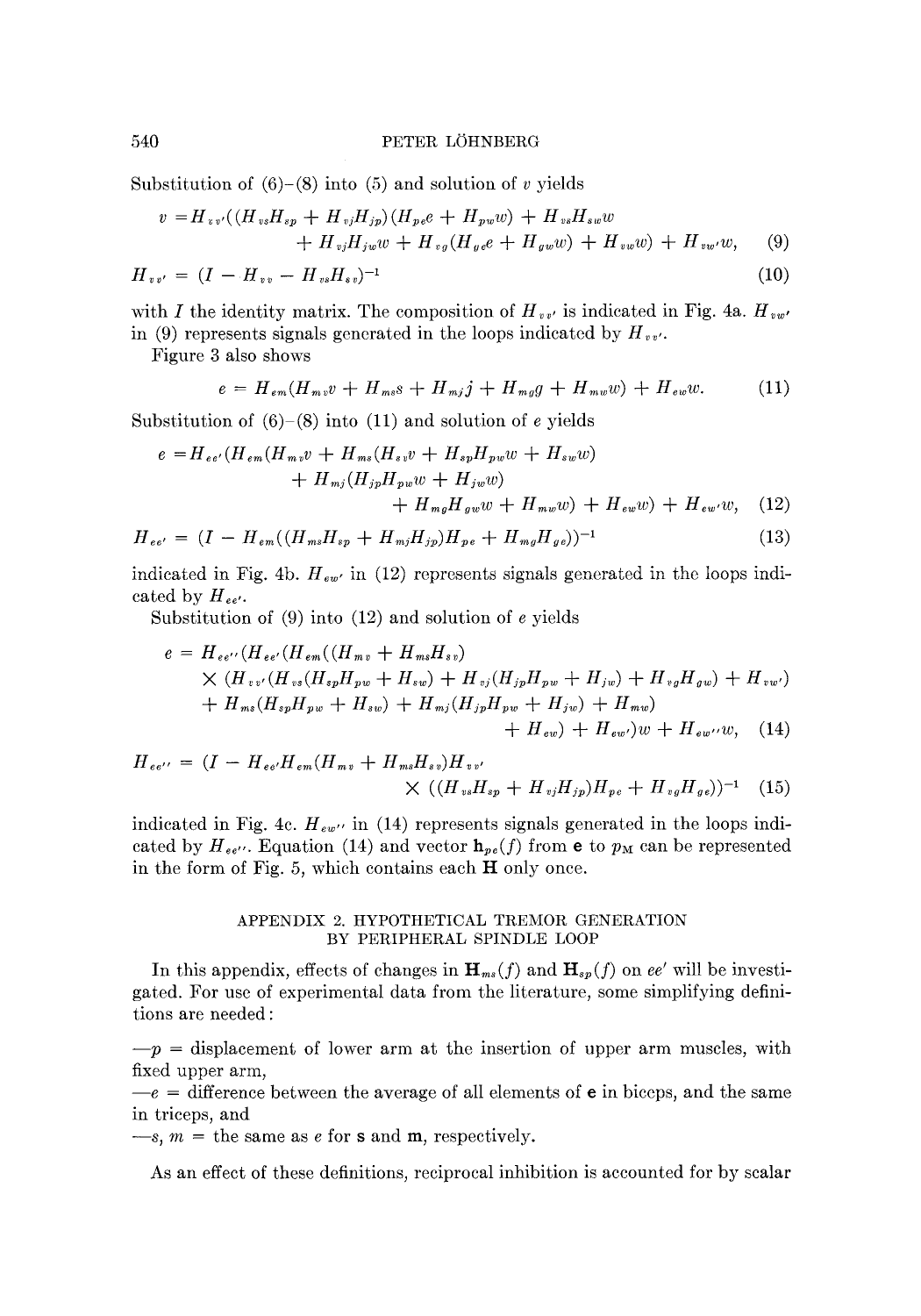representation  $h_{ms}(f)$  of  $\mathbf{H}_{ms}(f)$ . For maximal accuracy, data from the largest investigated loop components will be used.

The time from afferent stimulation to efferent response in a human arm is 0.02 sec. (Magladery, 1955). This yields

$$
h_{ms}(f) = Ae^{-jf/8} \tag{16}
$$

with unknown A and with m and s expressed in pulses per second.

Open loop experiments on other blocks in the loop can be performed for animals only. Thus s from sinusoidal length changes of cat muscle (Matthews *et al.,* 1969) can be approximated by

$$
h_{sp}(f) = s_{\rm s} \left( 1 + \frac{s_{\rm d}}{s_{\rm s}} j 2\pi f \right) \tag{17}
$$

with  $p$  expressed in millimeters and with  $s<sub>s</sub>$  the static and  $s<sub>d</sub>$  the dynamic spindle sensitivity, with  $s_s = 7$  to 95 and  $s_d/s_s = 0.08$  normally.

The effect of sinusoidal modulations of the motoneurons stimulation pulse rate on eat muscle length for any physiological inertial load plus gravitation (Partridge, 1966) can be approximated by

$$
h_{pe}(f)h_{em}(f) = \frac{-0.25}{(1+jf/0.6)(1+jf/1.8)(1+jf/3.6)}.
$$
 (18)



FIG. 8. Phase and gain asymptote plots of open peripheral spindle loop for several ratios between static and dynamic spindle sensitivity. The value of a specific ratio *s~/sa* is shown near the dot on the specific gain asymptote at the frequency for which the specific phase is  $2\pi$  radians.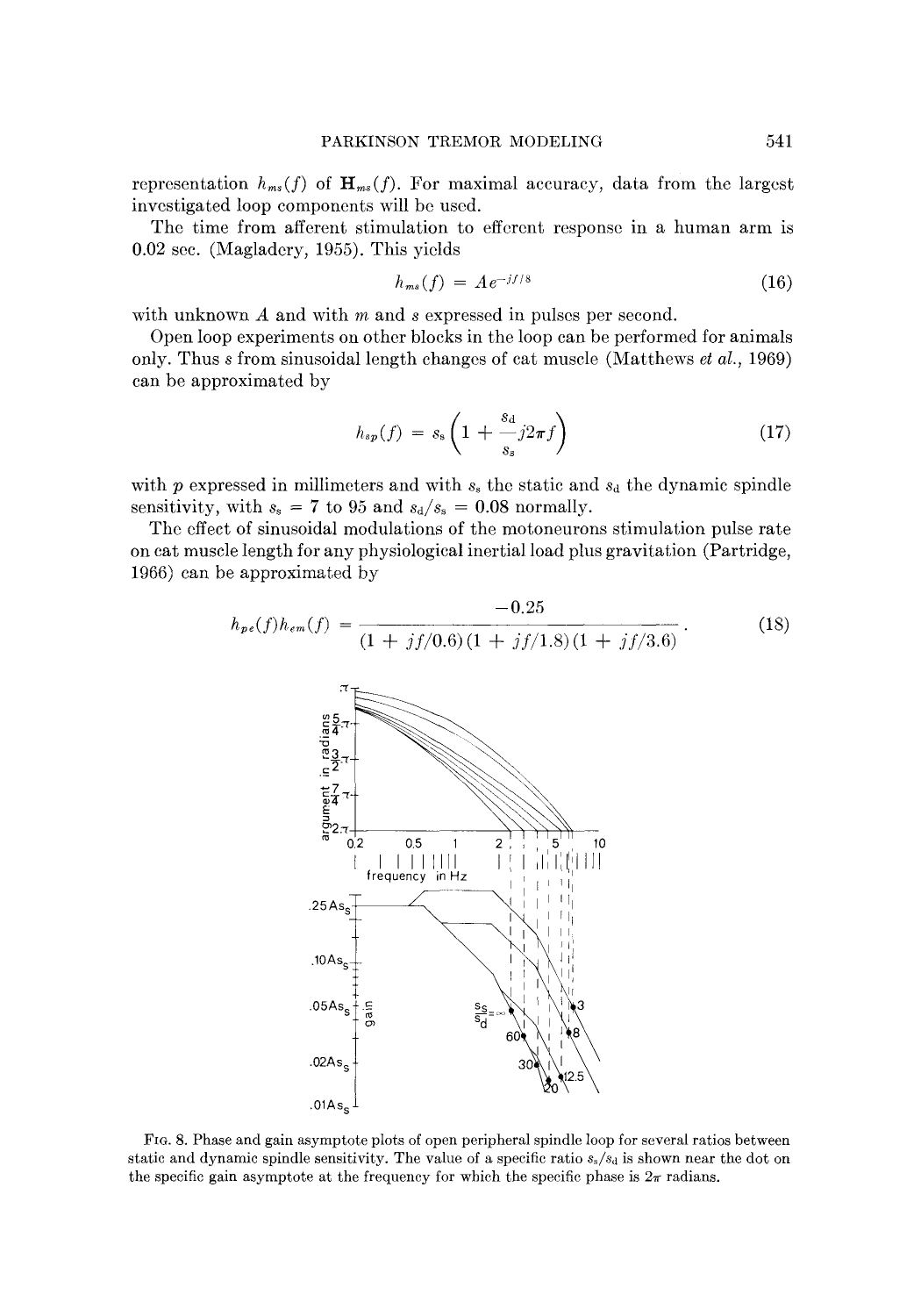### 542 PETER LOHNBERG

The spindle loop would oscillate, if the open loop frequency response function from  $(16)-(18)$ 

$$
h_{pe}(f)h_{em}(f)h_{ms}(f)h_{sp}(f)
$$
  
= -0.25As<sub>s</sub> 
$$
\frac{e^{-jf/s}\left(1 + \frac{s_d}{s_s}j2\pi f\right)}{(1 + jf/0.6)(1 + jf/1.8)(1 + jf/3.6)} \approx 1. \quad (19)
$$

(19) is shown in Fig. 8. The dots there indicate the approximate gains for which the phase is  $2\pi$  radians, and therefore unstability at the related frequency would occur if this gain would be unity.

It appears that for a certain  $s_s$  and A, the normal  $s_s/s_d = 12.5$  is near the value for which most extra gain is needed for oscillation. Tremor generation can then arise from two types of changes:

*--s~/sa* remains the same, but the gain factor *Ass* increases. This can be caused by increased A or by proportional increase of  $s_s$  and  $s_d$  together. Then for sufficient  $As<sub>s</sub>$ , the loop would oscillate near 5 Hz. This happens to be the average  $f<sub>t</sub>$ .

--Either  $s_s$  or  $s_d$  is increased, so that the gain at  $2\pi$  radians phase shift becomes higher than the minimum in Fig. 8.

If only  $s_s$  would be increased,  $As_s$  as well as  $s_s/s_d$  would increase. Therefore, then both mentioned effects would combine to give a strong gain increase at  $2\pi$ radians phase shift.

If *s~/sa* increases, stronger tremor is accompanied by lower tremor frequency. This also occurs in the transition (Stiles *et al.*, 1976) of weak 9-Hz normal-like Parkinson hand tremor to strong tremor. If normal tremor would be generated in the spindle loop, the minimum in Fig. 8 would be expected at 9 Hz, however. The difference between that frequency and the 5 Hz of the model could be caused by differences between human parameters and those of cats. The range of  $f_t$  from 3 to 8 Hz for different patients may be accounted for by individual parameter differences, mainly those of  $s_s$  and  $s_d$ .

Stein *et al.* (1976) expected the minimum to occur at lower  $s_d/s_s$  than normal. The difference may partly be caused by the use of data from complete subsystem experiments in this appendix.

#### ACKNOWLEDGMENTS

The author wants to express his admiration and gratitude to the late Dr. G. J. van Hoytema. His profound interest in this subject was an indispensable inspiration to work on it.

Further he likes to thank staff and students of the Bio-information Group of Twente University of Technology, Dr. J. van Manen and the members of the Movement Control Group of the Foundation of Biophysics in the Netherlands for discussions concerning Parkinson's disease, Prof. E. W. Gröneveld and Prof. H. Kwakernaak for methodological advice, and Miss G. G. M. Steijlen for drawings and typework.

#### REFERENCES

Aekmann, J. J., Sanees, A., Jr., Larson, S. J., and Baker, J. B. Quantitative evaluation of longterm Parkinson tremor. *IEEE Transactions on Biomedical Engineering* 1977, BME-24, 49-56.

Alberts, W. W., Libet, B., and Wright, E. W., Jr. Physiological mechanism of tremor and rigidity in Parkinsonism. *Confinia Neurologica* 1965, 26, 318-327.